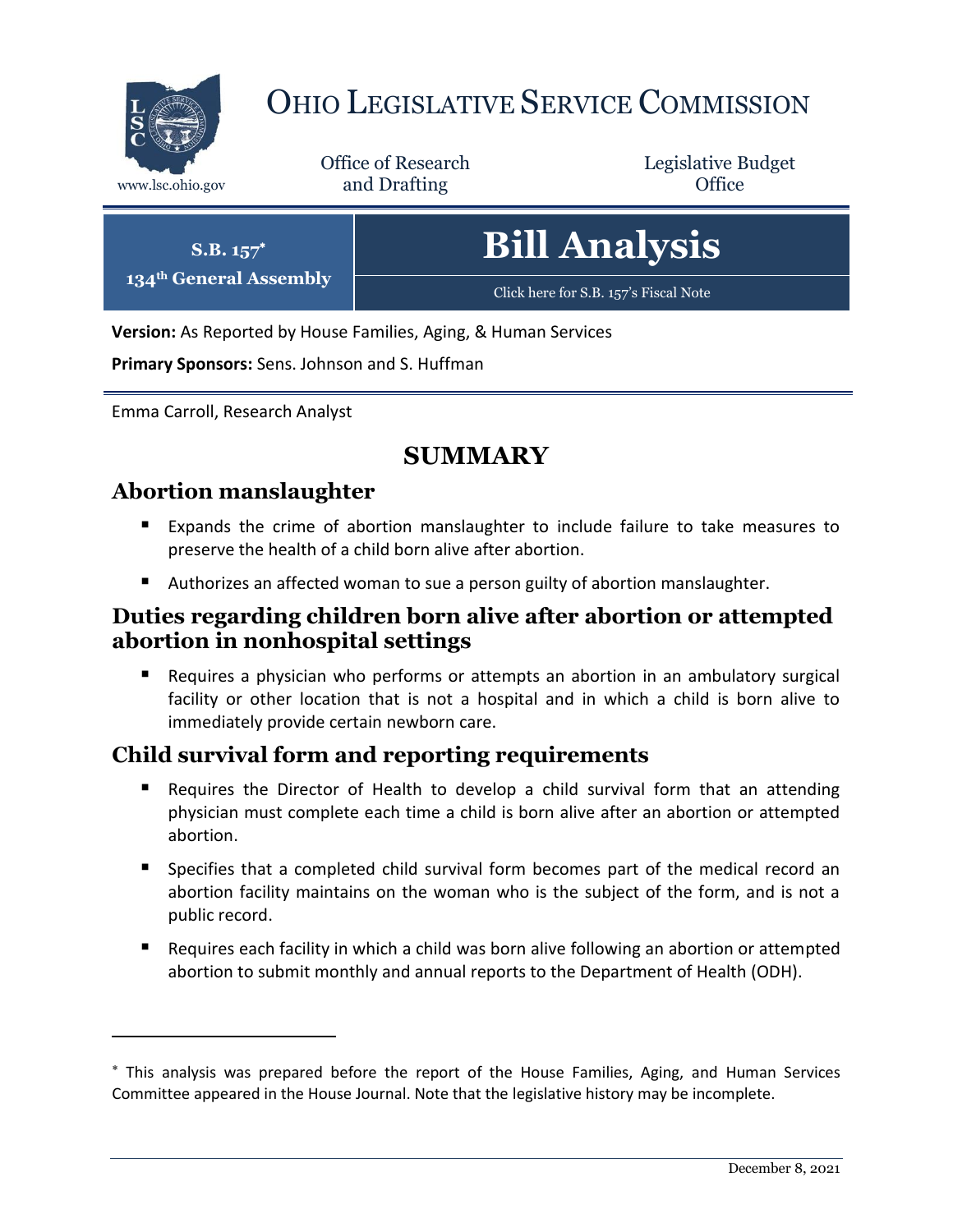Requires the Department to issue annual reports summarizing the data in the facility reports.

#### **Criminal penalties and civil action**

- Specifies criminal penalties for failure to comply with the bill's child survival form and reporting requirements.
- Authorizes an affected woman to sue a physician or facility for failure to comply with the bill's child survival form and reporting requirements.

#### **Variances from written transfer agreements**

- Regarding variances from the written transfer agreement requirement that applies to ambulatory surgical facilities (ASFs), requires each consulting physician to attest that:
	- The physician does not teach or provide instruction at a medical school affiliated with a state university or college, a state hospital, or other public institution;
	- □ The physician is not employed by, compensated by, and does not provide instruction or consultation to, those institutions.
- **Prohibits a consulting physician from engaging in the above activities while serving as a** consulting physician for an ASF with an approved variance, or the Director of Health must rescind the variance.
- Requires each ASF with an existing variance to demonstrate compliance with the bill's requirements within 90 days, or the Director must rescind the variance.

## **DETAILED ANALYSIS**

#### **Abortion manslaughter**

Under existing law, a person who does either of the following is guilty of abortion manslaughter, a first degree felony:

- 1. Purposely takes the life of a child born by attempted abortion who is alive when removed from the uterus of the pregnant woman; or
- 2. When performing an abortion, fails to take the measures required by the exercise of medical judgment in light of the attending circumstances to preserve the life of a child who is alive when removed from the uterus of the pregnant woman.

The bill modifies the second basis for this offense by (a) requiring that the failure be *purposely* done and (b) specifying that this offense also applies to a failure to take the measures required to preserve the *health* of the child who is born alive.

The bill establishes new criminal offenses related to the second basis for this offense. Under the bill, it is abortion manslaughter, a first degree felony, if the child dies as a result of the person's failure to take the measures described above. It is a failure to render medical care to an infant born alive, a first degree felony, if the child survives notwithstanding the person's failure to take the required measures.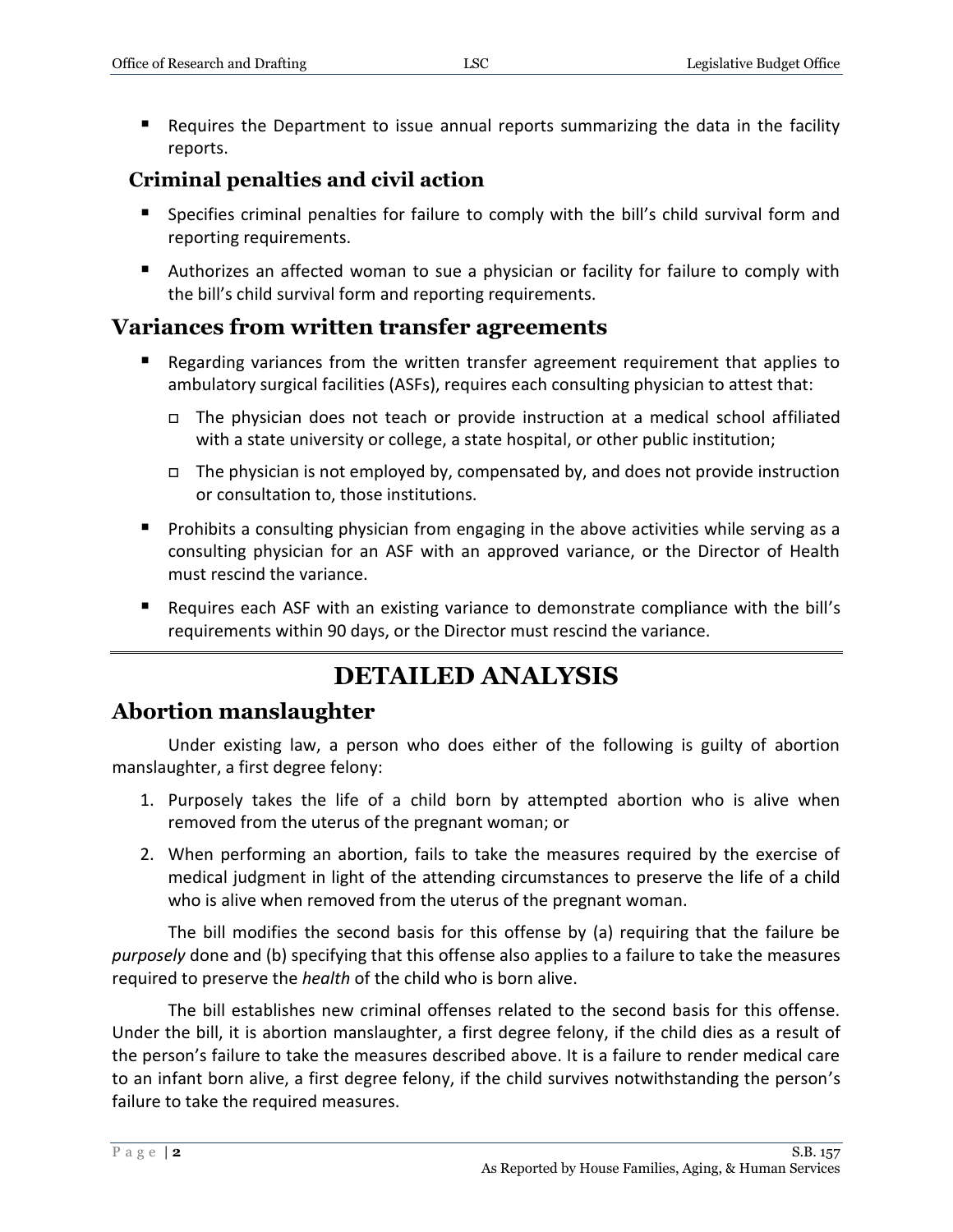The bill authorizes a woman on whom an abortion is performed or attempted to file a lawsuit against a person who commits abortion manslaughter. A woman who prevails in such a lawsuit must receive compensatory and exemplary damages in an amount determined by the trier of fact, court costs, and reasonable attorney's fees. $1$ 

## **Post-birth physician care requirements in nonhospital settings**

The bill requires a physician who performs or attempts an abortion in an ambulatory surgical facility or other location that is not a hospital and in which a child is born alive to immediately take the following steps upon the child's birth:<sup>2</sup>

- **Provide post-birth care to the newborn in accordance with prevailing and acceptable** standards of care;
- Call for assistance from an emergency medical services provider; and
- Arrange for the transfer of the newborn to a hospital.

A physician who fails to comply with this requirement is subject to disciplinary action by the State Medical Board.<sup>3</sup>

## **Child survival form**

### **Development**

The bill requires the Director of Health to develop a child survival form to be submitted to the Department of Health (ODH) each time a child is born alive after an abortion or attempted abortion. In developing the form, the Director may consult with obstetricians, maternal-fetal specialists, and any other professionals the Director considers appropriate. The form must include areas for all of the following to be provided:<sup>4</sup>

- The patient number for the woman on whom the abortion was performed or attempted;
- The name, primary business address, and signature of the attending physician who performed or attempted to perform the abortion;
- The name and address of the facility in which the abortion was performed or attempted, and whether the facility is a hospital, ambulatory surgical facility, physician's office, or other facility;
- The date the abortion was performed or attempted;
- The type of abortion procedure that was performed or attempted;

 $\overline{a}$ 

 $1 R.C. 2919.13.$ 

<sup>2</sup> R.C. 4731.911

 $3$  R.C. 4731.22(B)(54).

 $4$  R.C. 3701.792(A).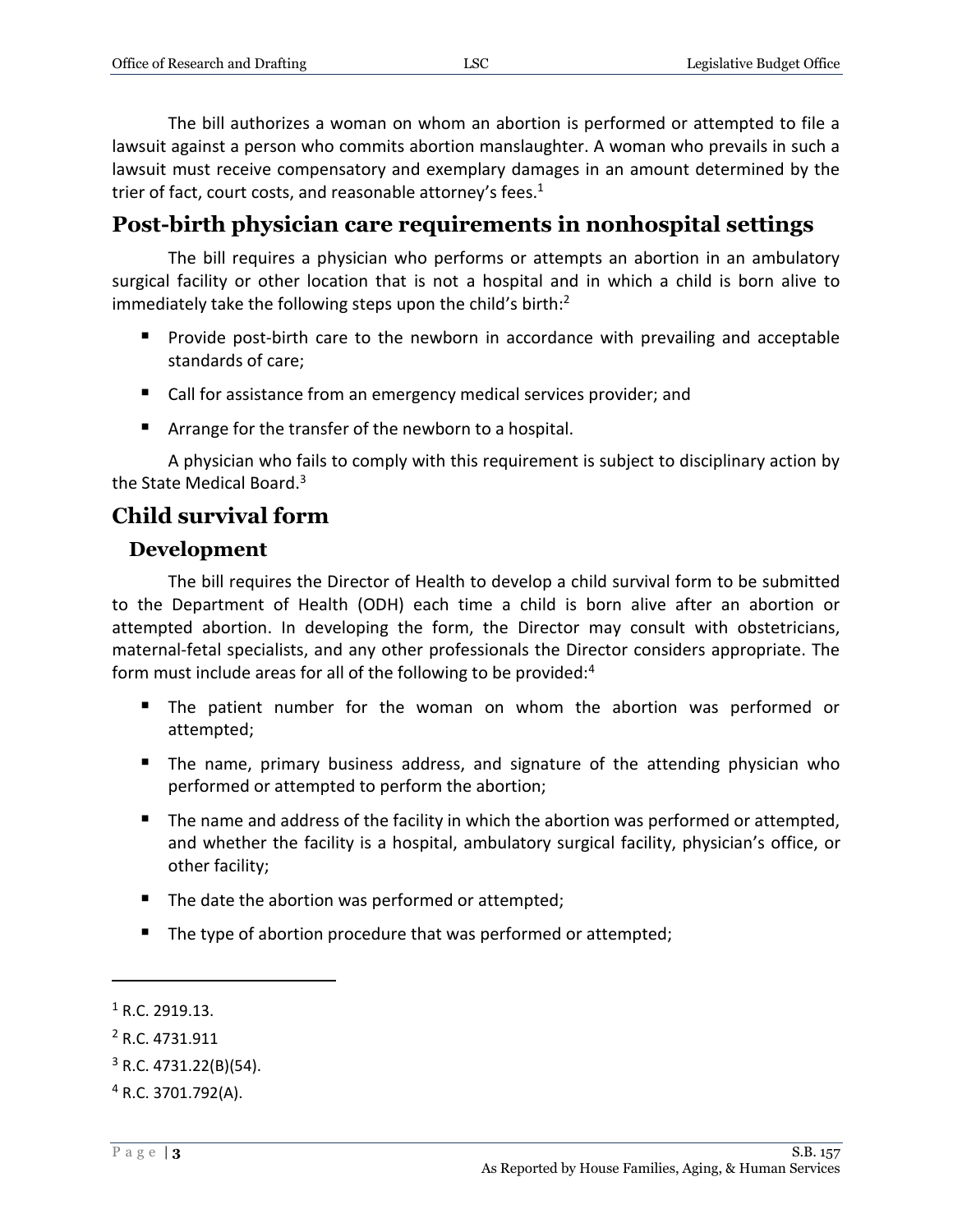- The gestational age of the child who was born;
- Complications, by type, for both the woman and child; and
- Any other information the Director considers appropriate.

#### **Physician duties**

The bill requires the attending physician who performed or attempted an abortion in which a child was born alive to complete a child survival form. The physician must submit the completed form to ODH not later than 15 days after the woman is discharged from the facility.<sup>5</sup> If enacted, this requirement would be in addition to the existing requirement that a physician who performs an abortion must complete an individual abortion report for each abortion the physician performs.<sup>6</sup>

#### **Confidentiality; medical record**

The bill specifies that a completed child survival form is confidential and not a public record.<sup>7</sup> It must be made part of the medical record maintained for the woman by the facility in which the abortion was performed or attempted.<sup>8</sup>

#### **Abortion facility reports**

The bill requires each facility in which an abortion is performed or attempted and in which a child was born alive to submit monthly and annual reports to ODH listing the total number of women on whom an abortion was performed or attempted at the facility in which a child was born alive, delineated by the type of abortion procedure that was performed or attempted. The facility must submit the annual report after the end of the state's fiscal year.<sup>9</sup> Each monthly or annual report must be submitted not later than 30 days after the end of the applicable reporting period.<sup>10</sup>

#### **Criminal penalties**

A person who purposely fails to comply with the child survival form or abortion facility report submission requirements is guilty of a third degree felony.<sup>11</sup>

#### **Civil action**

The bill authorizes a woman on whom an abortion is performed or attempted to file a civil lawsuit against a physician or facility that violates the bill's requirements regarding child

 $\overline{a}$ 

<sup>8</sup> R.C. 3701.792(C).

<sup>5</sup> R.C. 3701.792(B).

 $6$  R.C. 3701.79(C).

 $<sup>7</sup>$  R.C. 3701.792(B).</sup>

<sup>&</sup>lt;sup>9</sup> Each state fiscal year ends on June 30.

<sup>10</sup> R.C. 3701.792(D).

 $11$  R.C. 3701.792(F) and (G) and 3701.99(D).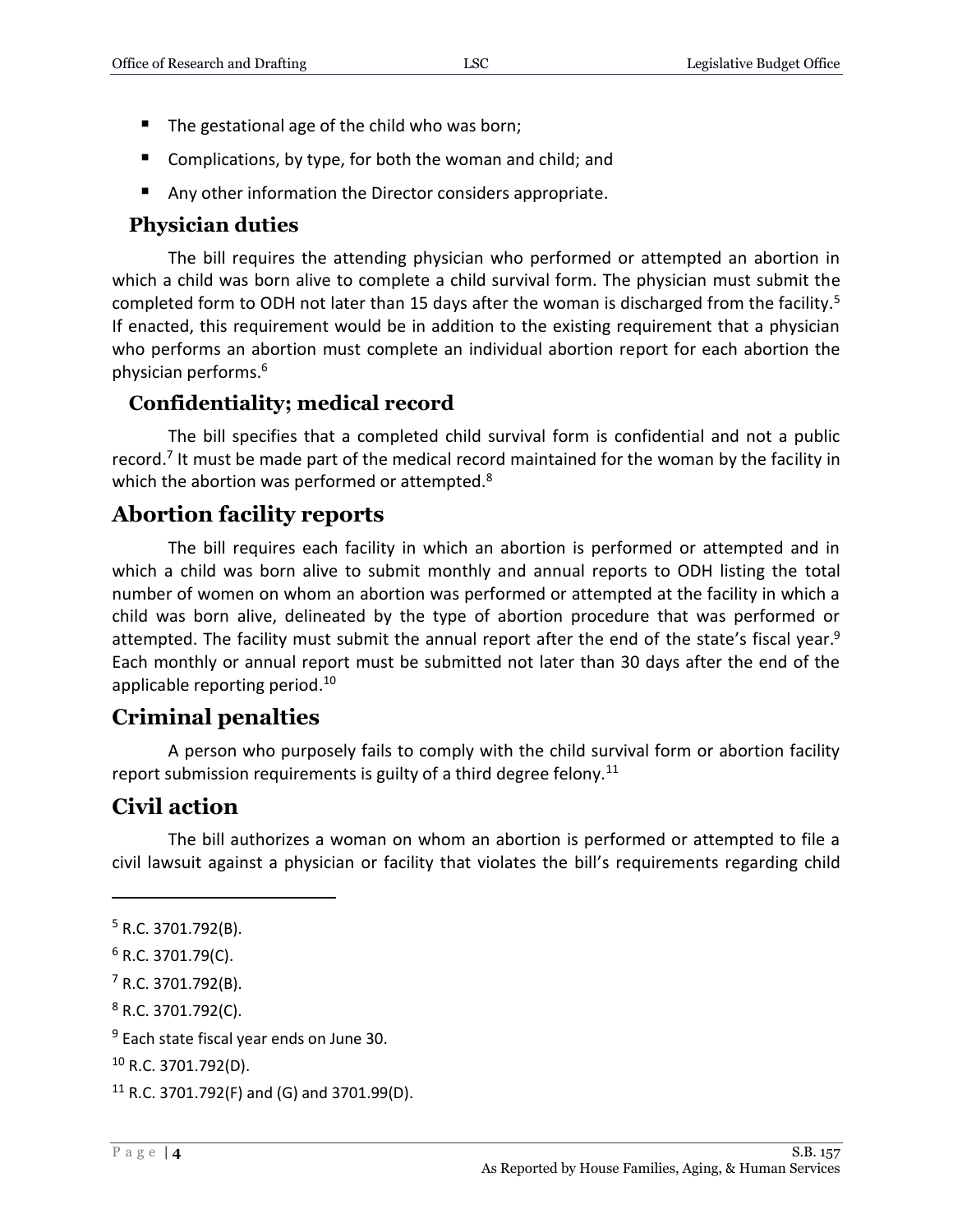survival forms and reporting. If she prevails, she must receive from that physician or facility \$10,000 in damages, court costs, and reasonable attorney's fees.<sup>12</sup>

#### **Department of Health annual reports**

The bill requires ODH, not later than October 1 each year, to issue a report regarding data that it has received in the previous year through the submission of abortion facility reports as described above. At a minimum, the annual report must specify the number of women on whom an abortion was performed or attempted and in which a child was born alive after that event, delineated by the type of abortion procedure performed or attempted and the facility in which the procedure was performed or attempted. The bill prohibits the report from containing any information from which the identity of a woman on which an abortion was performed or attempted or any child could be ascertained.<sup>13</sup>

#### **Variances from written transfer agreements**

The bill modifies current law regarding variances from written transfer agreements for ambulatory surgical facilities (ASFs) by adding two additional limitations on consulting physicians under those agreements. Current law requires each ASF to have a written transfer agreement with a local hospital with a transfer procedure for patients when additional medical care is necessary. An ASF can, however, apply to ODH for a variance if the transfer agreement requirement will cause the facility undue hardship.<sup>14</sup>

As part of the variance application, the ASF must include a letter, contract, or memorandum of understanding signed by the ASF and at least one consulting physician agreeing to provide back-up coverage when medical care beyond the level the ASF can provide is necessary. The consulting physician must have admitting privileges at a local hospital within 25 miles of the ASF and must sign a statement attesting that the physician:

- Actively practices clinical medicine within a 25-mile radius of the facility;
- Is familiar with the ASF and its operations; and
- Agrees to provide notice to the ASF of any changes in the physician's ability to provide back-up coverage.<sup>15</sup>

#### **Consulting physician attestation**

The bill adds two more limitations on consulting physicians. In addition to the above attestation, the bill requires each consulting physician to sign a statement attesting to both of the following:

 $\overline{a}$ 

<sup>12</sup> R.C. 3701.792(H).

 $13$  R.C. 3701.792(E).

<sup>14</sup> R.C. 3702.303 and 3702.304, not in the bill.

 $15$  R.C. 3702.304(B)(2) and (3).